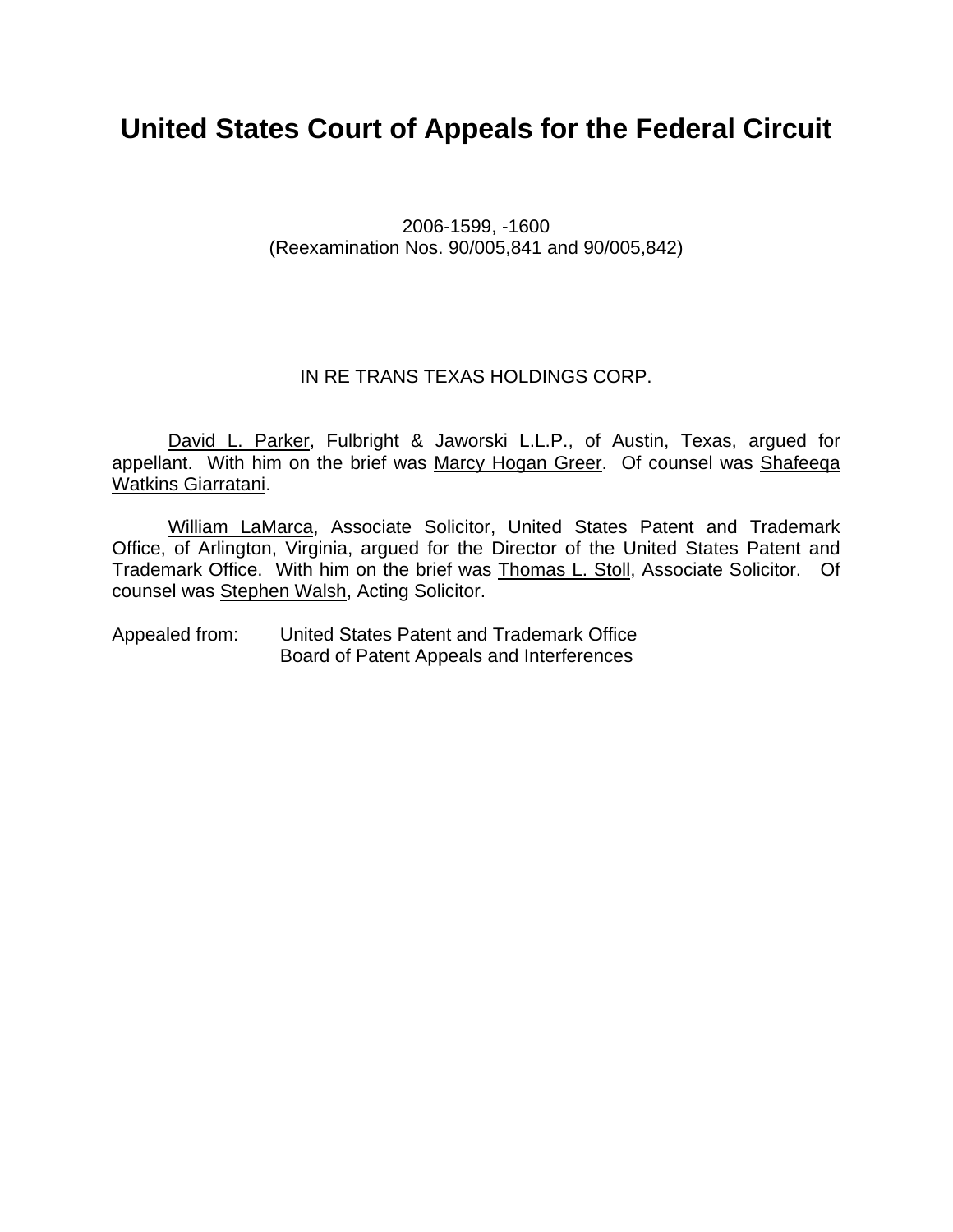## **United States Court of Appeals for the Federal Circuit**

2006-1599, -1600 (Reexamination Nos. 90/005,841 and 90/005,842)

IN RE TRANS TEXAS HOLDINGS CORP.

DECIDED: August 22, 2007 \_\_\_\_\_\_\_\_\_\_\_\_\_\_\_\_\_\_\_\_\_\_\_\_\_\_\_

\_\_\_\_\_\_\_\_\_\_\_\_\_\_\_\_\_\_\_\_\_\_\_\_\_\_\_

Before MICHEL, Chief Judge, MAYER and DYK, Circuit Judges.

DYK, Circuit Judge.

 Appellant Trans Texas Holdings Corp. ("Trans Texas") appeals the decision of the Board of Patent Appeals and Interferences ("Board") in Reexamination Nos. 90/005,841 and 90/005,842. The Board affirmed the examiner's rejection of all of the claims of U.S. Patent No. 5,832,461 (filed Oct. 23, 1991) ("'461 patent") and U.S. Patent No. 6,052,673 (filed Nov. 2, 1998) ("'673 patent") as obvious under 35 U.S.C. § 103. We affirm.

#### BACKGROUND

I

 Trans Texas is the assignee of both the '461 patent and the '673 patent. The '673 patent is a continuation of the '461 patent. The patents' specifications, which are nearly identical, describe a system of inflation-adjusted deposit and loan accounts. '461 patent col.2 ll.55-59; '673 patent col.2 ll.55-59. By adjusting the interest paid on deposit accounts, or received on loan accounts, to compensate for inflation, the patented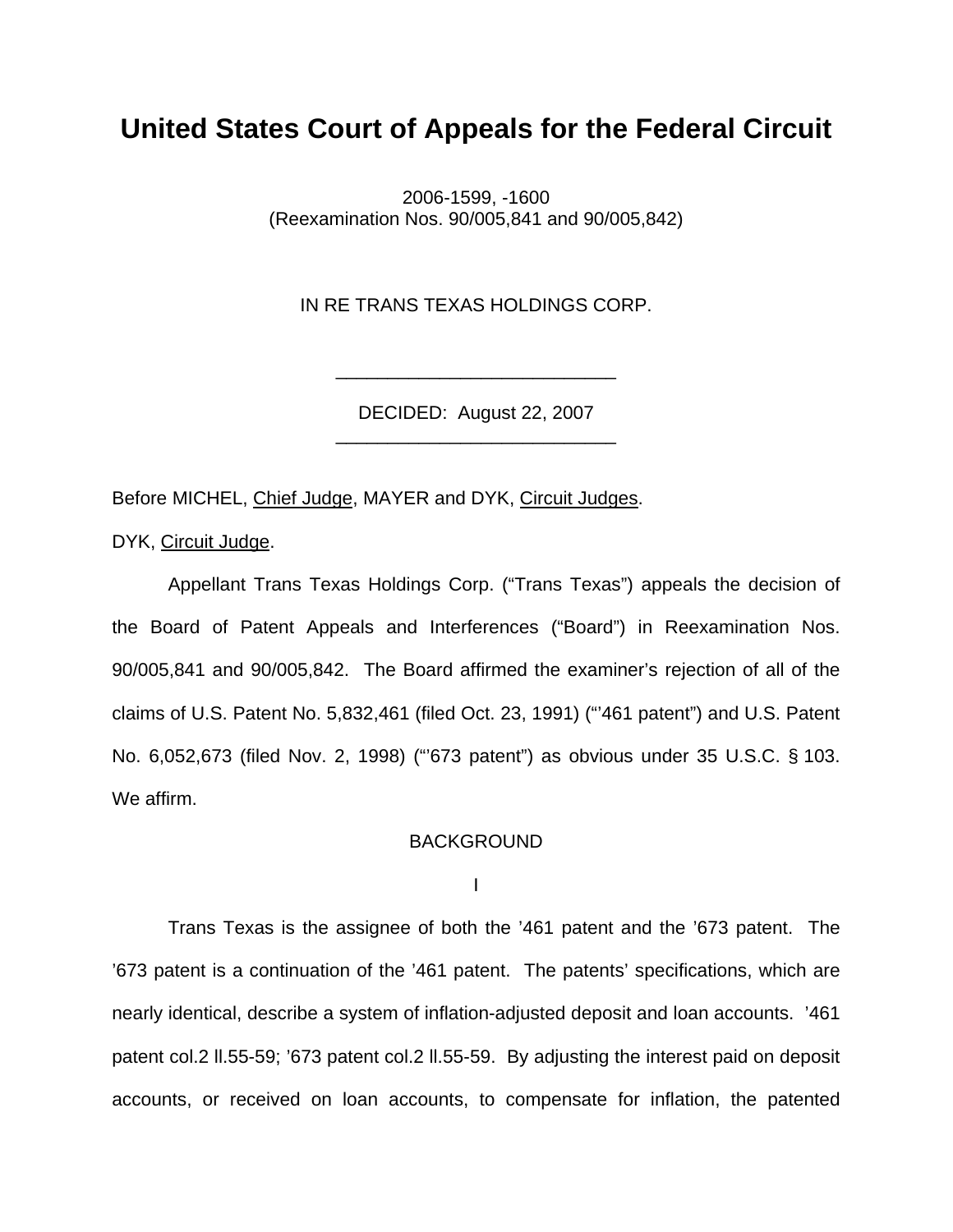system purports to insulate the value of assets from inflationary fluctuations. In addition, the patented system seeks to match, or "hedge," any increased interest a financial institution must pay to depositors as a result of inflation adjustments with the increased inflation-adjusted interest payments it receives from borrowers, thereby providing stability to the financial institution. '461 patent col.3 ll.27-37; '673 patent col.2 ll.27-37 ("[D]uring times of inflation . . . negative cash flows attributable to . . . deposit accounts will be compensated for by incoming payments on loan accounts.").

A

 The '461 patent has three independent claims, claims 1, 24, and 36. Independent claim 1 claims "[a]n investment system for providing an improved capital structure for an institution" composed, basically, of a deposit account and an account management data processor. '461 patent col.25 l.64-col.26 l.51. The claimed deposit account has a principal component representing the initial cash investment of the depositor and an accrual component representing interest paid that has both a fixed interest and a variable interest component. Id. col.26 ll.39-42. Claim 1 notes that the "deposit accrual component" is adjusted "in a manner responsive to the rate of inflation," id. (emphasis added), which the specification defines as "directly responsive to a market indicator of prior actual inflation and it is not meant to include the market's expectation of future inflation," id. col.3 ll.12-14 (emphasis added).<sup>1</sup> Claim 1 also specifies that the data processor includes means for "retiring the fixed interest component" and "paying

 <sup>1</sup>  $1$  The specification definition states in full: "Responsive to the rate of inflation, as used herein, means directly responsive to a market indicator of prior actual inflation and it is not meant to include the market's expectation of future inflation." '461 patent col.3 ll.11-14.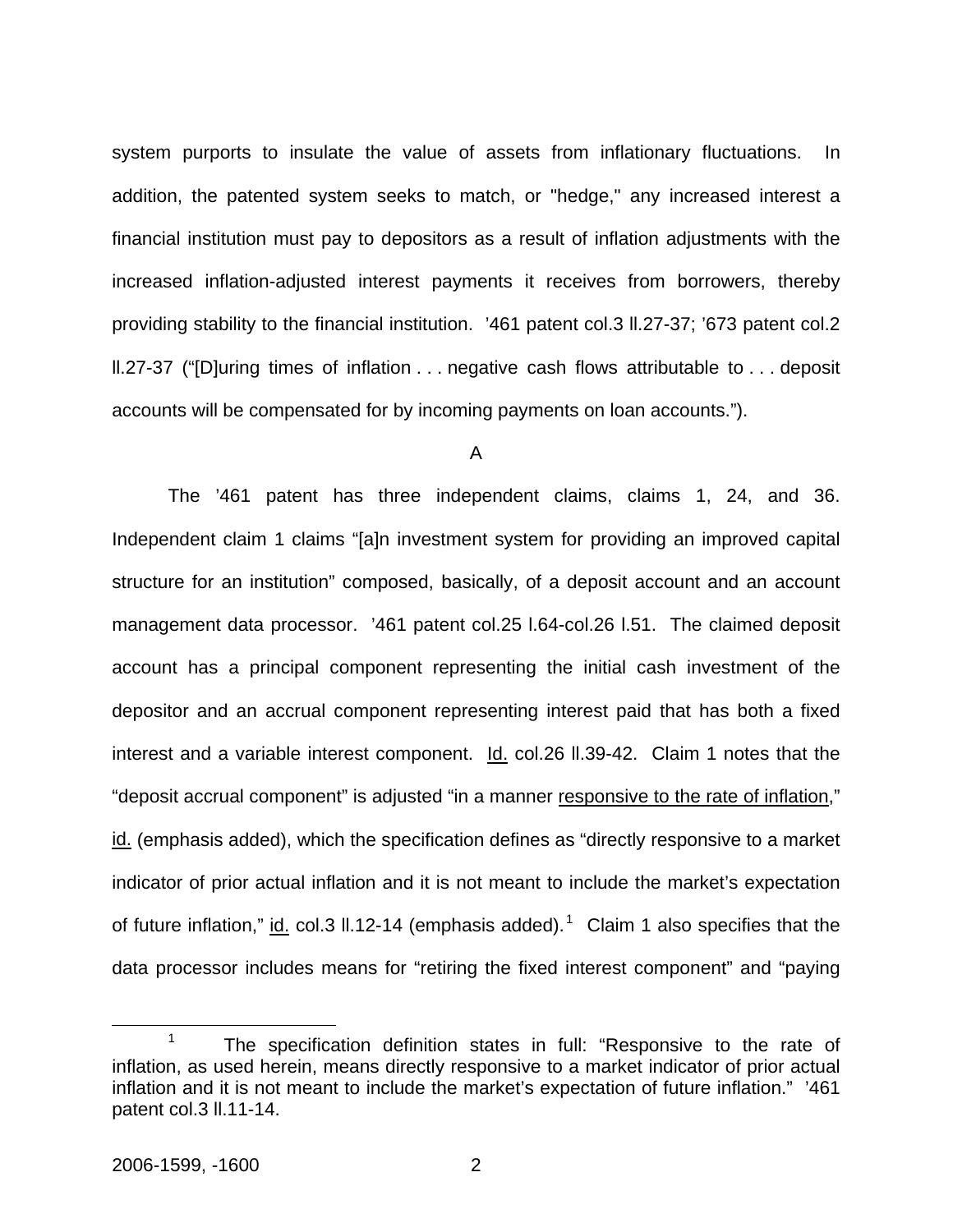the deposit principal component" according to schedules over the term of the deposit account.  $\underline{\mathsf{Id.}}$  col.26 ll.48-51.<sup>2</sup>

Independent claim 24 is generally similar to claim 1 for purposes of this appeal and includes the "responsive to the rate of inflation" limitation. Id. col.28 II.47-59. It excludes claim 1's reference to retiring the fixed interest and paying the principal according to schedules. Id. Independent claim 36 is similar to claim 1 for purposes of this appeal but covers both deposit and loan accounts. Id. col.29 I.25-col.30 I.9. Similar to claim 1, it claims a "means for adjusting the amount in the deposit account in a manner responsive to the rate of inflation" and a "means for determining the amount in the loan accrual component in a manner responsive to the rate of inflation." Id. col.29

 $\frac{1}{2}$  $2^2$  Claim 1 states in full:

> An investment system for providing an improved capital structure for an institution comprising:

> means for establishing data representative of at least one deposit account for a term, the deposit account having a deposit principal component and a deposit accrual component, the deposit accrual component having a fixed interest component and a variable interest component; and

> an account management data processor for servicing the deposit account over the term, including:

means for determining the rate of inflation;

means for adjusting the amount in the deposit accrual component in a manner responsive to the rate of inflation;

means for retiring the fixed interest component by a first schedule over the term; and

means for paying the deposit principal component according to a second schedule over the term.

'461 patent col.25 l.64-col.26 l.51.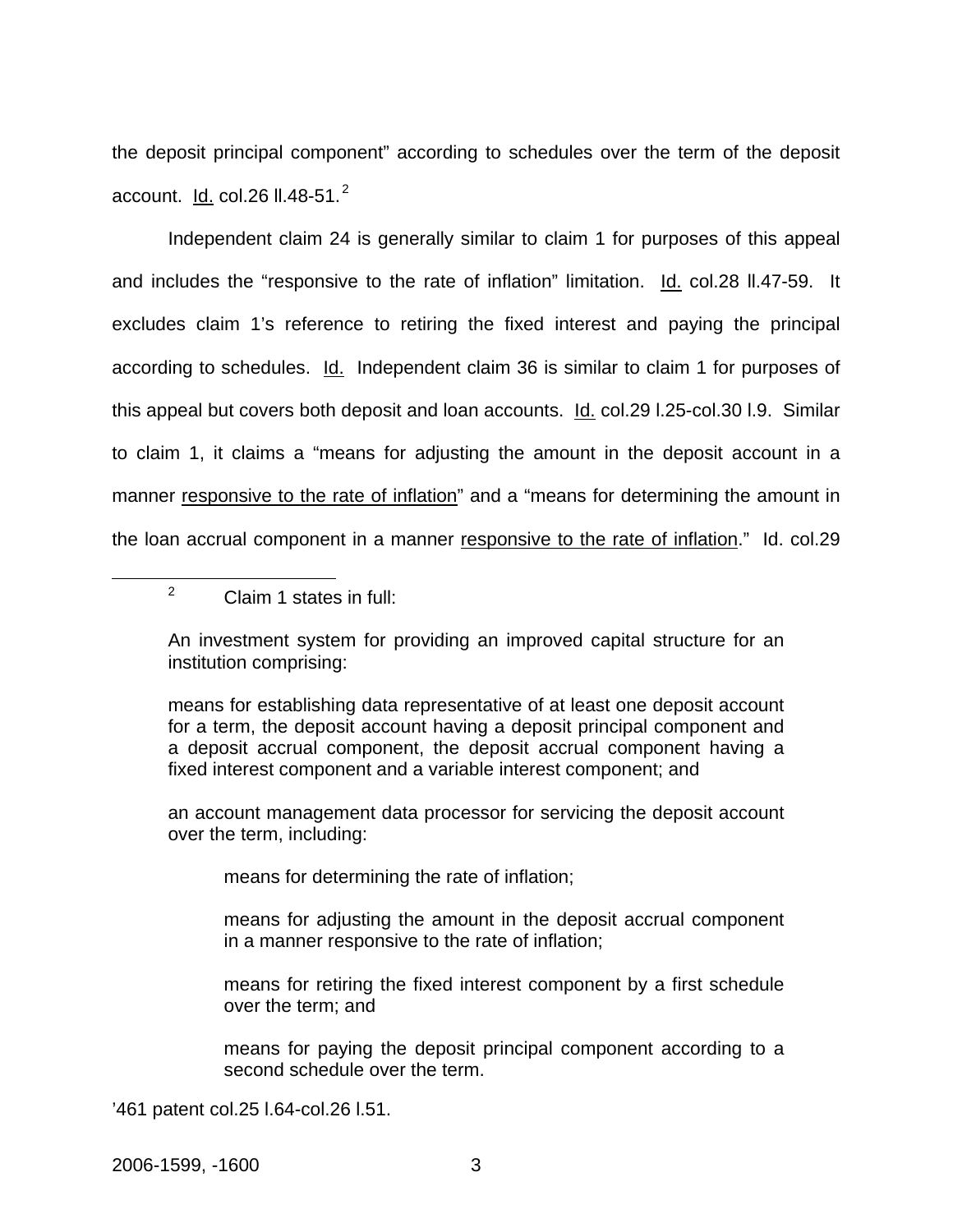l.37-col.30 l.3 (emphases added). Most of the '461 patent's dependent claims were not argued separately on appeal and thus stand or fall with their corresponding independent claim. See In re Dance, 160 F.3d 1339, 1340 n.2 (Fed. Cir. 1998). Some of the dependent claims include other limitations described below.

B

 The '673 patent has four independent claims, claims 1, 9, 22, and 25. Claim 1 claims a "method of managing financial accounts" by providing deposit and loan accounts that are adjusted "as a function of a rate of inflation," "paying the deposit accounts," and "receiving repayment of the loan account." '673 patent col.25 l.60-col.26 1.42. Claim 1 also recites the use of "an account data processor."  $\underline{\mathsf{Id}}$  col.26 l.37. $^3$ Claim 9 claims a method whereby an institution provides a deposit account to a

 $\frac{1}{3}$  $3$  Claim 1 states in full:

A method of managing financial accounts comprising:

providing a plurality of deposit accounts with a financial institution;

adjusting the amount in each deposit account as a function of a rate of inflation;

providing at least one loan account with said financial institution using funds deposited with the financial institution;

adjusting the amount in the loan account as a [f]unction of a rate of inflation using an account data processor,

paying the deposit accounts; and

receiving repayment of the loan account by said financial institution in a manner where the funds in the loan account obtain a rate of return responsive to a rate of inflation.

'673 patent col.25 l.60-col.26 l.42.

2006-1599, -1600 4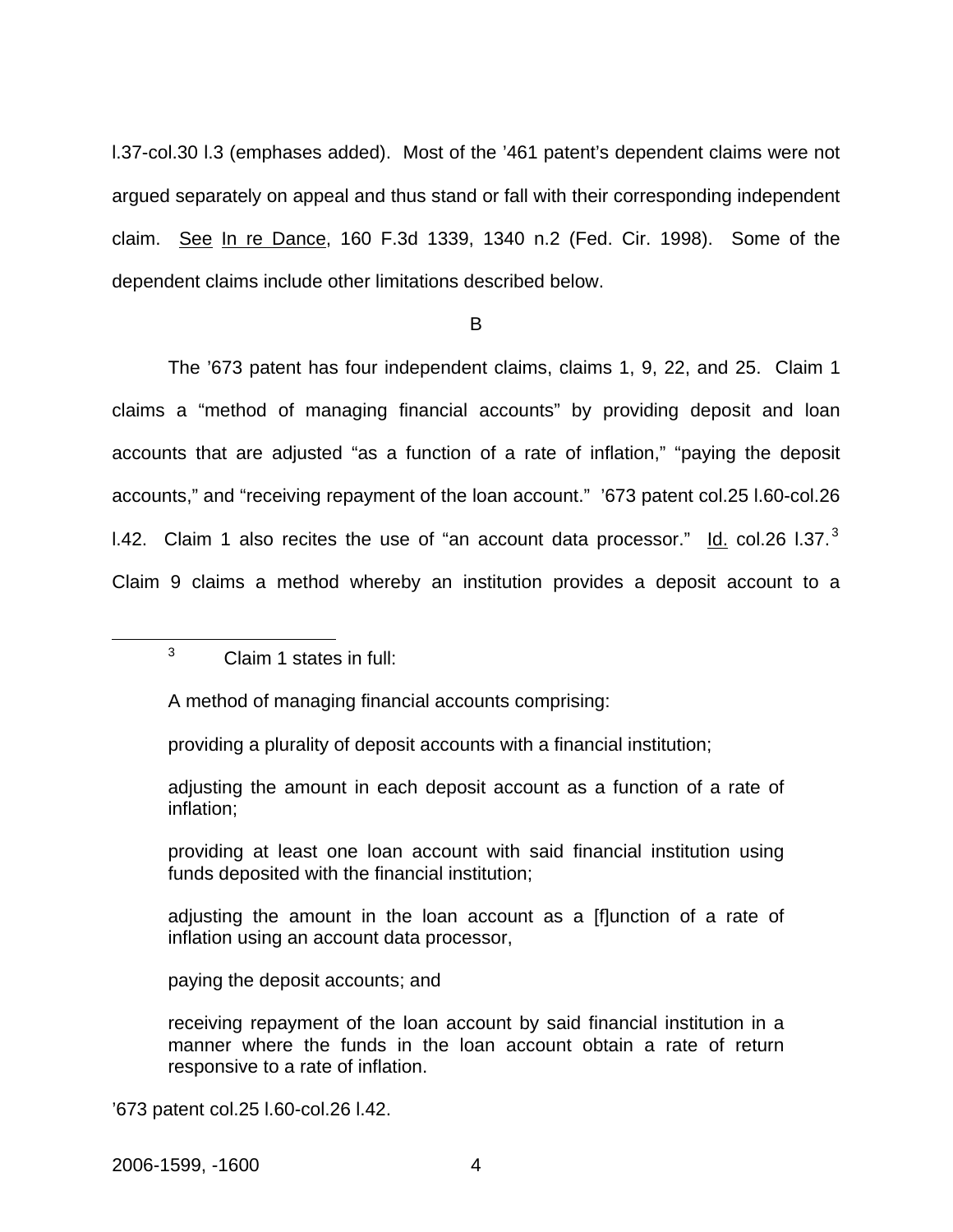depositor, uses a portion of the funds deposited to obtain a financial instrument "whose rate of return adjusts with inflation," and pays the "depositor a rate of return on funds  $\ldots$  based on a rate of inflation." Id. col.26 l.61-col.27 l.7 (emphases added).<sup>4</sup> Claim 22 is nearly identical to claim 9, except that it calls for the institution to obtain "a mortgage secured by real estate," rather than "a financial instrument." Id. col.27 I.41col.28 l.10. Claim 25 is also similar to claim 9 for purposes of this appeal, except that it specifies that the financial instrument pays "the inflation-adjusted principal component at the end of the term," which the parties refer to as "balloon payments." Id. col.28 I.16-35. None of the dependent claims of the '673 patent was argued separately on appeal, and they therefore stand or fall with their independent claim. See Dance, 160 F.3d at 1340 n.2.

 4 Claim 9 states in full:

> A method for an institution to manage at least part of a program to provide a depositor of funds a rate of return on said funds variable with a rate of inflation, comprising:

> providing a deposit account by the institution for receiving said funds from said depositor;

> allocating at least a portion of said funds for obtaining an asset whose rate of return adjusts with inflation;

> using said allocated funds to obtain said asset whose return adjusts with inflation and is determined using a dataprocessor, said asset comprising a financial instrument having an obligated rate of return indexed to a rate of inflation; and

> paying said depositor a rate of return on funds relived based on a rate of inflation.

'673 patent col.26 l.61-col.27 l.7.

2006-1599, -1600 5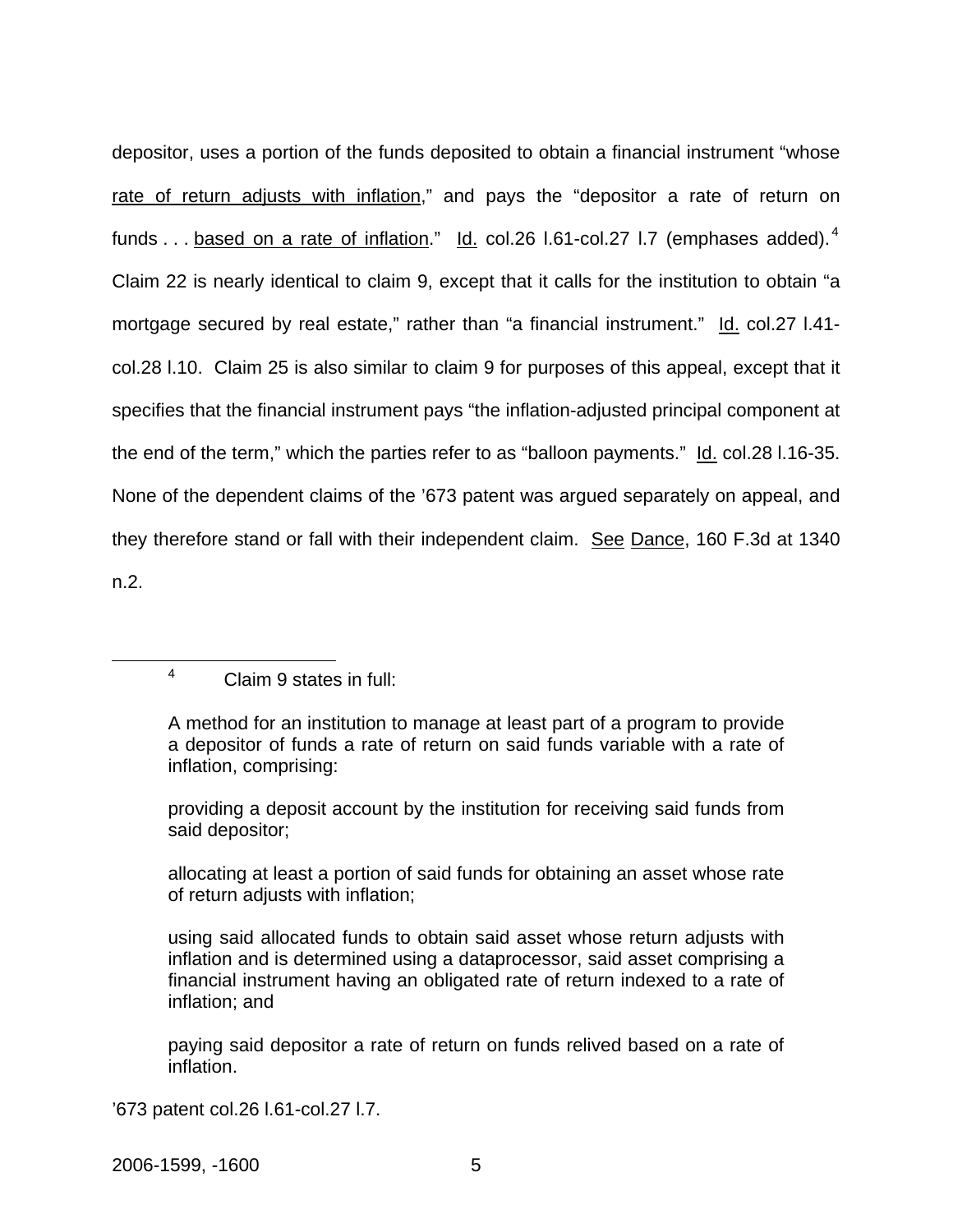On October 6, 2000, Trans Texas requested reexamination of the '461 and '673 patents based on a substantial new question of patentability. The United States Patent and Trademark Office ("PTO") granted this request on December 6, 2000, and initiated separate reexamination proceedings for each patent.

#### II

#### A

 In the course of the reexamination proceeding, Trans Texas urged that the PTO was bound by a claim construction rendered in an earlier infringement proceeding to which the PTO was not a party. On October 12, 1999, Trans Texas had filed a complaint against Pimco Advisors, L.P. in the United States District Court for the Western District of Texas, alleging infringement of the '461 and '673 patents. On August 28, 2000, the district court had issued its claim construction ruling, which adopted the definition of the term "responsive to the rate of inflation" found in the specification, that is, it held that the term should be defined as "directly responsive to a market indicator of prior actual inflation and is not meant to include the market's expectation of future inflation." Trans Texas Holdings Corp. v. Pimco Advisors, L.P., No. 99-CA-658, slip op. at 10 (W.D. Tex. Aug. 28, 2000) ("Markman Order"). Relying on language in the accompanying district court opinion, Trans Texas urges that the district court also interpreted the "responsive to the rate of inflation" language to require a continuous, one-to-one relationship between inflation and adjustments. See id. at 12 ("The '461 patent uses the phrase 'responsive to the rate of inflation' which more clearly imparts a one-to-one correlation.").For purposes of this appeal, we will assume that Trans Texas's interpretation of the district court order is correct. The district court also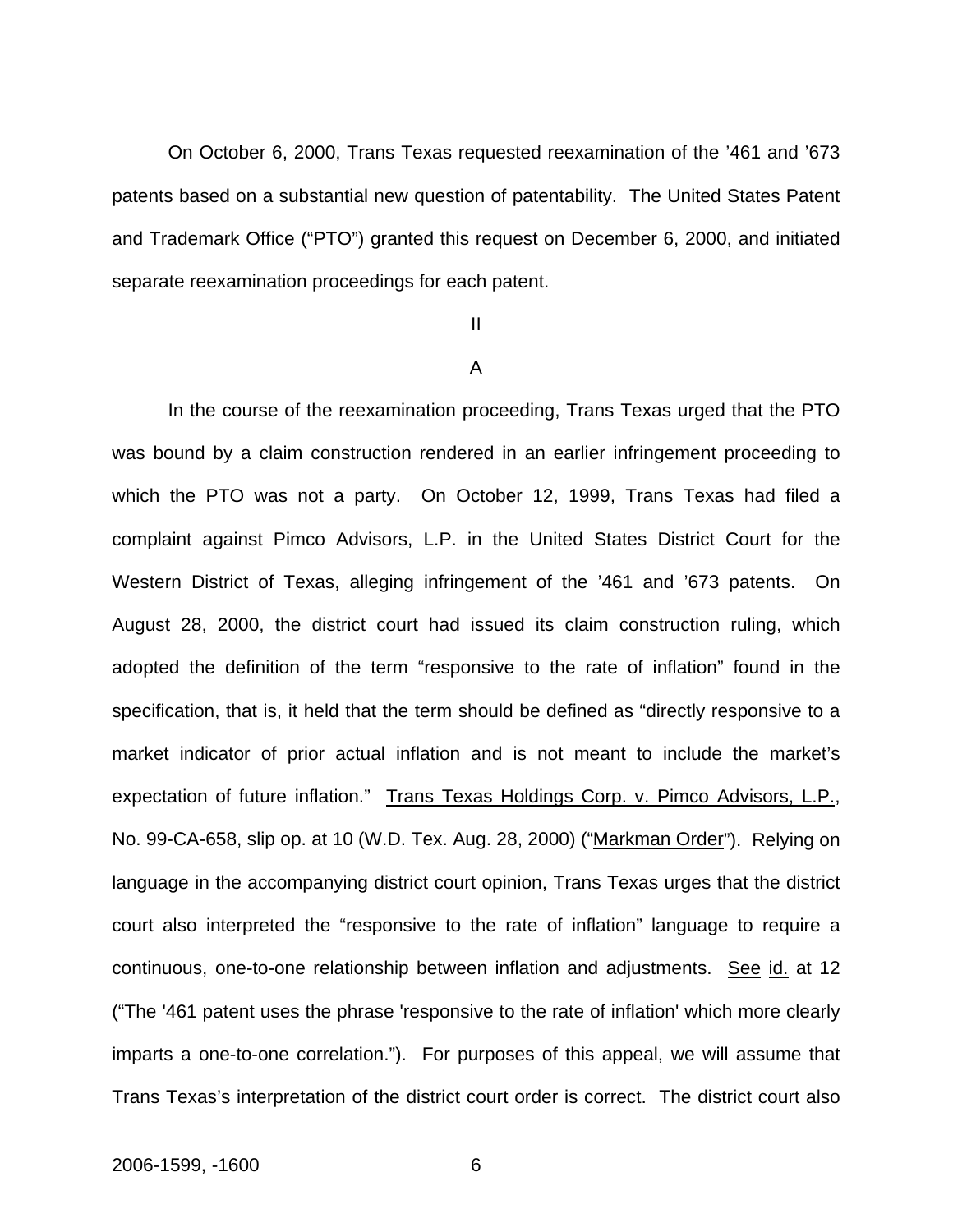held that the term "as a function of the rate of inflation" in claim 1 of the '673 patent had the same meaning as the term "responsive to the rate of inflation."  $\text{Id.}$  at 12. The district court construed the term "based on the rate of inflation" in claims 9 and 25 of the '673 patent "to require the rate of return to be directly related to the rate of inflation." Id. at 12-13.

 The parties then reached a settlement before trial, and the district court issued an "Order of Dismissal with Prejudice" on January 8, 2001.

B

 On February 11, 2002, the examiner mailed final office actions in the reexamination proceedings rejecting all of the claims of the '461 and '673 patents as obvious under 35 U.S.C. § 103. The primary issue before the examiner was the construction of the terms "responsive to the rate of inflation" and "as a function of a rate of inflation." In holding the claims unpatentable, the examiner principally relied on Santosh Mukherjee & Claire Orlans, Indexation in an Inflationary Economy: A Case Study in Finland, Vol. XL, Broadsheet No. 551, PEP The Social Science Institute, April 1975, at 50-73, 106-111 ("Mukherjee"). Mukherjee discusses the decision of banks in Finland in the 1950s to "adjust both their loans and deposits for inflation, on the basis of quarterly inspections of the cost-of-living index." Id. Among other accounts, it describes "A" deposit accounts, which provided "100 per cent index compensation" for every one percent increase in the cost of living index.<sup>5</sup> That is, for every one percent increase in

 $\frac{1}{5}$  $5$  The predecessor of "A" accounts had required an initial cost-of-living index value of 106 before compensation was paid and had only paid compensation for every two percent increase in the cost-of-living index. However, since the 106 value was reached at the beginning of 1956, this requirement no longer existed when A accounts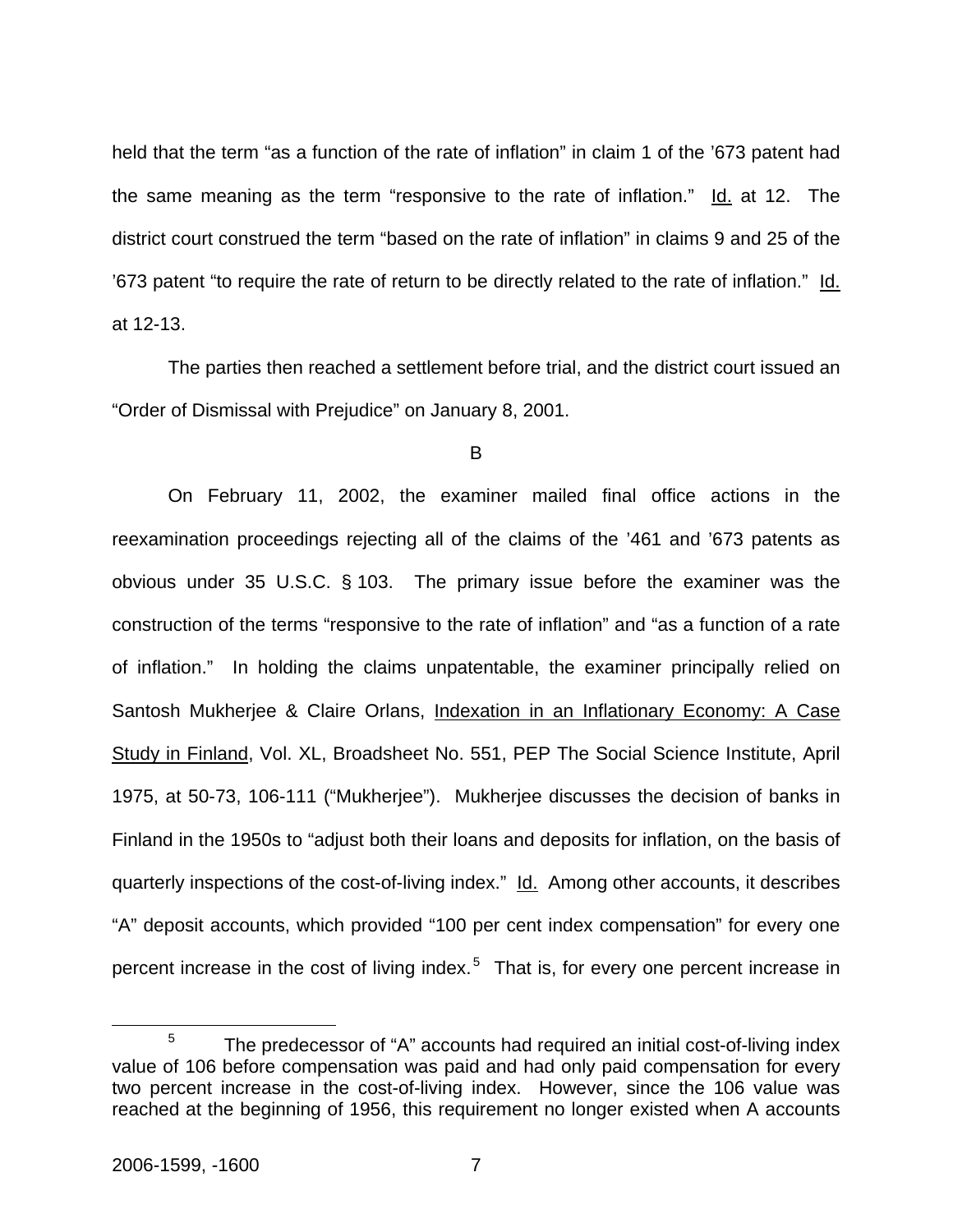the cost of living index, the capital was increased by one percent. Mukherjee also discloses that banks charged an inflation-adjusted "surcharge" on their loans in order to provide the funds needed for fully inflation-adjusted deposit accounts. It notes that "[t]he amount of the surcharge was usually fixed according to the proportion of the bank's deposits benefiting by index adjustment, so that the bank could just balance its commitments." Id. Although Mukherjee "lacks[] an explicit recitation of the dataprocessor for account management," the examiner concluded that U.S. Patent No. 4,774,663 (filed Nov. 21, 1983) ("Musmanno") "demonstrates that it was notoriously well-known to employ data-processors to manage plural accounts" and therefore it would have been obvious to a person of ordinary skill in the art to apply Musamanno's data processor to Mukherjee.

 On March 25, 2002, Trans Texas appealed the examiner's decisions on both the '461 and '673 patents to the Board. Trans Texas first argued that under our decision in In re Freeman, 30 F.3d 1459 (Fed. Cir. 1994), issue preclusion bound the Board to apply the district court's claim construction of the terms "responsive to the rate of inflation" and "as a function of a rate of inflation." The Board, in similar but separate opinions for each reexamination proceeding, rejected this argument. The Board held that a different claim construction standard applies in PTO proceedings, giving claims "their broadest reasonable interpretation consistent with the specification." See Ex Parte Trans Texas Holdings Corp., No. 2005-2642, Reexamination No. 90/005,841, slip op. at 4 (B.P.A.I. May 26, 2006) ("'461 Board Decision"); Ex Parte Trans Texas Holdings

 $\overline{a}$ 

were first offered in January 1957. Similarly, the A accounts were made "more sensitive" than the predecessor accounts, paying compensation for one percent increases in the cost-of-living index.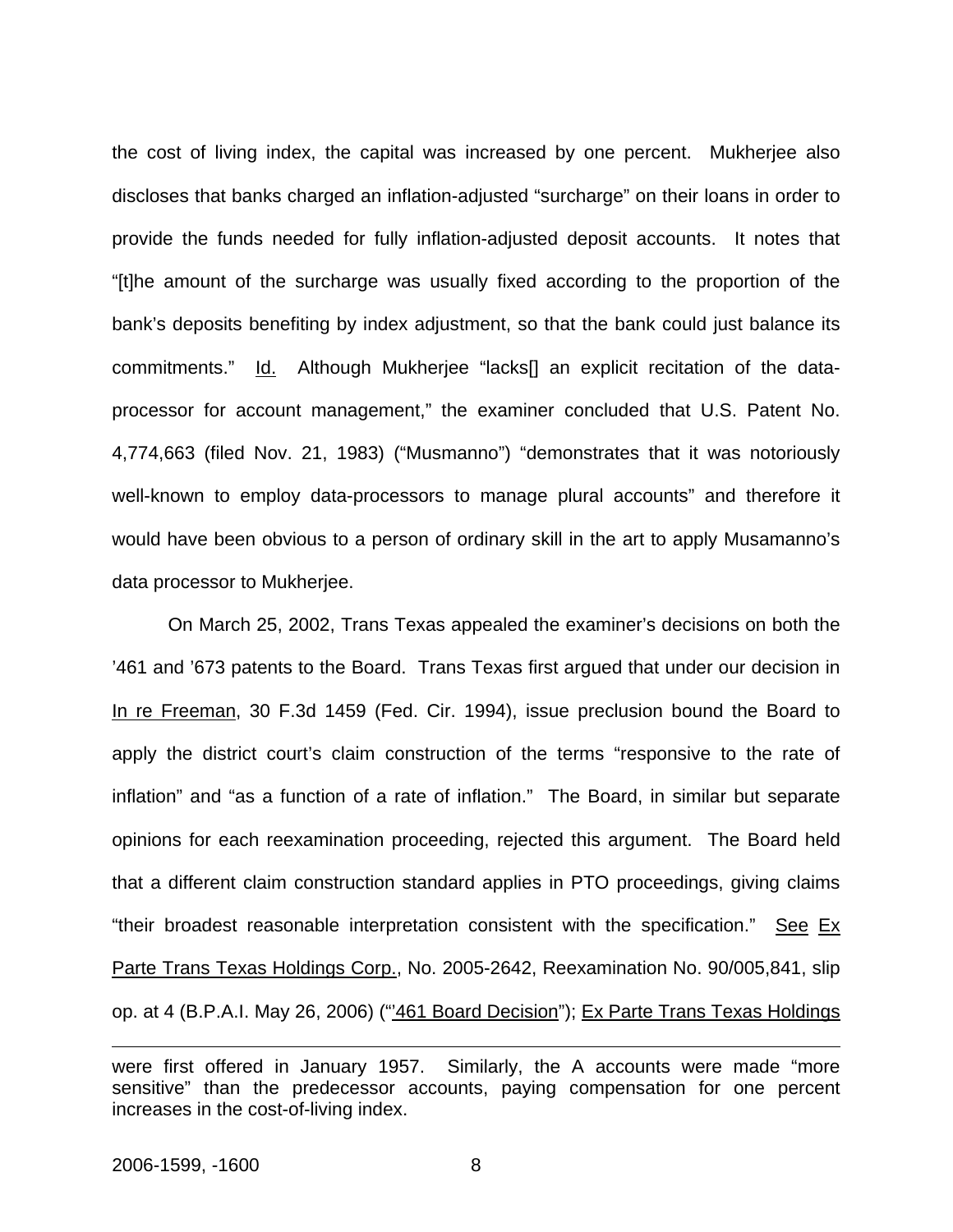Corp., No. 2005-2643, Reexamination No. 90/005,842, slip op. at 4 (B.P.A.I. May 26, 2006) ("673 Board Decision"). The Board also concluded that the district court's claim construction was not "necessary to the judgment rendered in the previous action" in light of the pre-trial settlement and dismissal. '461 Board Decision at 5-6; '673 Board Decision at 5-6.

Alternatively, Trans Texas argued that, even apart from issue preclusion, "the claims require a continuous (i.e., nonstepped) relationship such that different amounts of prior actual inflation will result in different inflation adjustments." '461 Board Decision at 7; see also '673 Board Decision at 7. The Board disagreed. It noted the specification's definition of "responsive to the rate of inflation"—"directly responsive to a market indicator of prior actual inflation and it is not meant to include the market's expectation of future inflation." '461 Board Decision at 7. The Board concluded that this "was meant to emphasize that the calculations of inflation adjustments must be based on the market indicator data which represents prior actual inflation." Id. (emphasis in original). Relying as well on the dictionary definition of "directly," the Board concluded that the claims were broad enough to cover non-continuous adjustments. '461 Board Decision at 7-8; '673 Board Decision at 9.

 The Board upheld the examiner's obviousness rejection of all of the claims of the '461 and '673 patents based on these constructions and its interpretation of other claim terms. It concluded that claims 24-26, 28-32, 34-37, and 38-44 of the '461 patent and claims 1-24 of the '673 were unpatentable over Mukherjee in view of Musmanno. The Board rejected the remaining claims of the '461 and '673 patents over Mukherjee in view of Musmanno and additional references.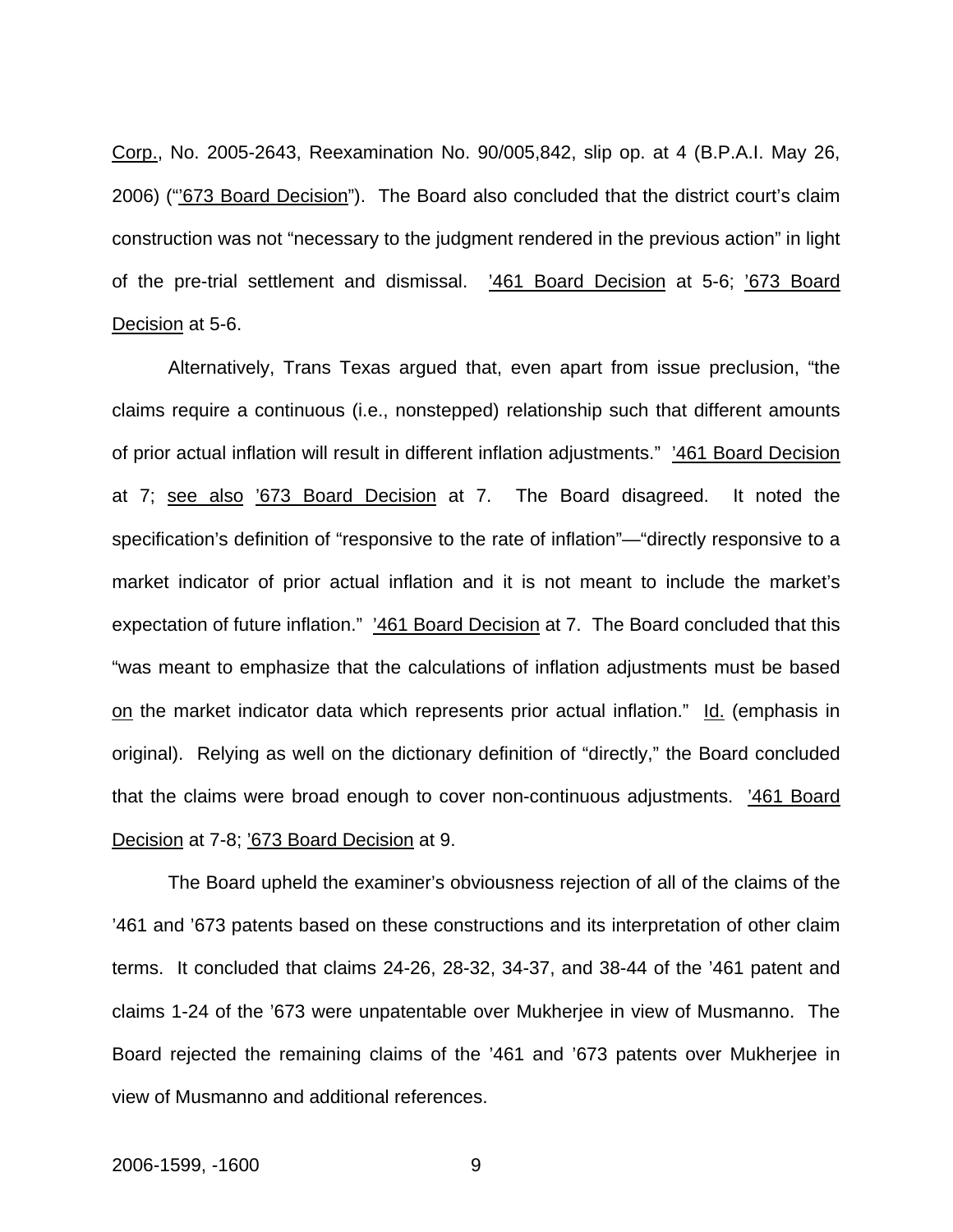Trans Texas timely appealed the decisions, and we consolidated the appeals. We have jurisdiction pursuant to 28 U.S.C. § 1295(a)(4)(A) (2000). We review questions of issue preclusion and claim construction without deference. See Shell Petroleum, Inc. v. United States, 319 F.3d 1334, 1338 (Fed. Cir. 2003) (issue preclusion); Cybor Corp. v. FAS Techs., Inc., 138 F.3d 1448, 1455 (Fed. Cir. 1998) (claim construction).

#### **DISCUSSION**

I

 Trans Texas first argues that the Board erred in construing the term "responsive to the rate of inflation" in the '461 patent and the related terms "as a function of a rate of inflation" and "based on a rate of inflation" in the '673 patent. Trans Texas has treated these terms as equivalent and focused on the "responsive to the rate of inflation" limitation, and we will do likewise.

A

 Trans Texas primarily argues that the Board should have given preclusive effect to the district court's Markman order, which construed "responsive to the rate of inflation" to mean "directly responsive to a market indicator of prior actual inflation and is not meant to include the market's expectation of future inflation." Markman Order at 15. As discussed above, we assume, as Trans Texas argues, that the district court construed the term to require a "continuous, one-to-one correlation with the inflation rate." Appellant's Br. 20; see also Markman Order at 12.

Traditionally, issue preclusion, also known as collateral estoppel, applied only where the same parties to an earlier proceeding were involved in later litigation involving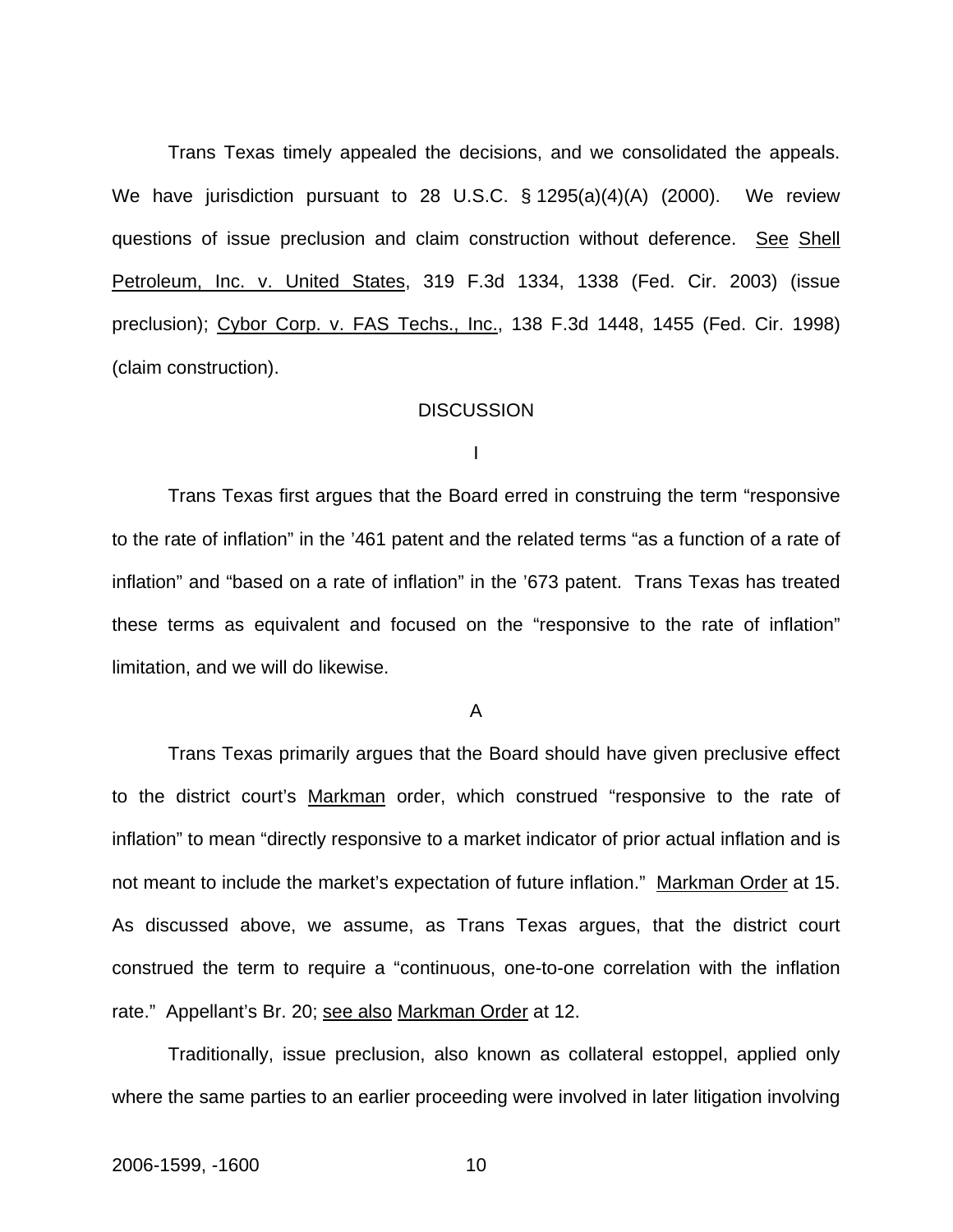the same issue. See Restatement (Second) of Judgments § 27 (1982); Id. § 29 Reporter's Note. More modern decisions in some circumstances apply issue preclusion even where the parties to the subsequent suit are not the same. See Parklane Hosiery Co. v. Shore, 439 U.S. 322, 326-33 (1979); Restatement (Second) Judgments § 29. The latter doctrine is known as non-mutual collateral estoppel, and it is this latter doctrine that Trans Texas relies on here.

Issue preclusion is not warranted in this case because the PTO was not a party to the earlier litigation. Our case law has identified four prerequisites to the application of issue preclusion: "(1) identity of the issues in a prior proceeding; (2) the issues were actually litigated; (3) the determination of the issues was necessary to the resulting judgment; and, (4) the party defending against preclusion had a full and fair opportunity to litigate the issues." Jet, Inc. v. Sewage Aeration Sys., 223 F.3d 1360, 1365-66 (Fed. Cir. 2000) (emphasis added).

 The PTO as "the party against whom the earlier decision is asserted" thus must have been accorded "a 'full and fair opportunity' to litigate that issue in the earlier case." Allen v. McCurry, 449 U.S. 90, 95 (1980); Freeman, 30 F.3d at 1467 (Fed. Cir. 1994). However, the PTO was not even a party to the earlier district court litigation and cannot be bound by its outcome. Trans Texas nevertheless argues that this requirement should somehow be excused because the PTO proceedings were ex parte. This argument simply makes no sense. The PTO is plainly a party to these appeal proceedings, and if it were not treated as a party, there would be no basis for even considering the application of issue preclusion in the first place.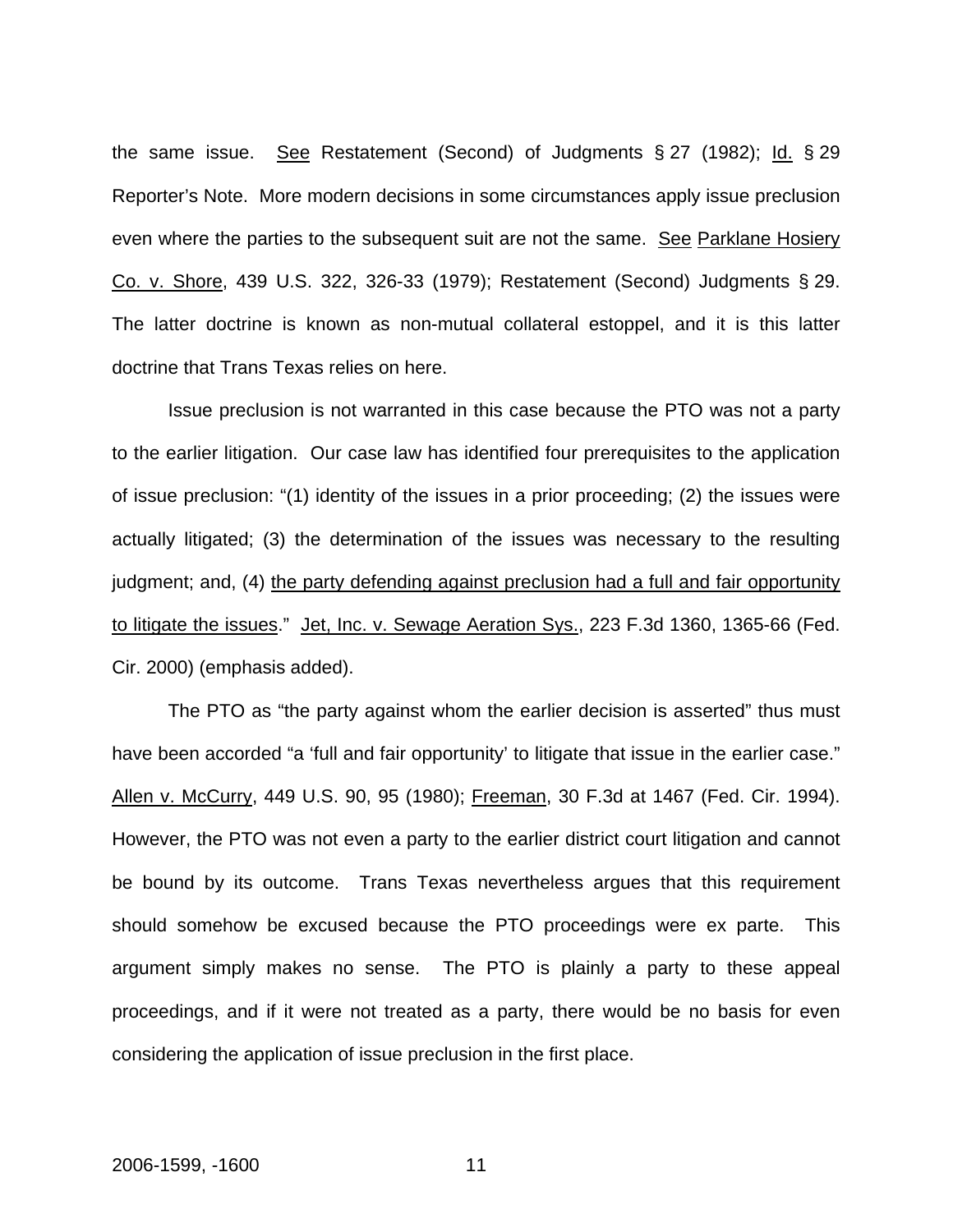We have never applied issue preclusion against a non-party to the first action. In fact, the Supreme Court has specifically held that "litigants . . . who never appeared in a prior action[] may not be collaterally estopped without litigating the issue. . . . Due process prohibits estopping them despite one or more existing adjudications of the identical issue which stand squarely against their position." Blonder-Tongue Labs., Inc. v. Univ. of Ill. Found., 402 U.S. 313, 329 (1971); see also Parklane Hosiery, 439 U.S. at 327 n.7 ("It is a violation of due process for a judgment to be binding on a litigant who was not a party or a privy and therefore has never had an opportunity to be heard."); Restatement (Second) of Judgments § 29 Reporter's Note ("The proposition that a nonparty cannot be bound by a judgment, unless he is represented by a party or has interests that are derivative from a party, is a rule of Constitutional law.").  $6$ 

Recognizing the general rule against collaterally estopping a non-party, Trans Texas asserts that it somehow represented the PTO's interests in the district court action. However, the "presumption that nonparties are not bound by a judgment" can only be rebutted in limited circumstances, such as when the non-party was in privity with a party, has interests that are derivative from a party, or "participate[d] in an active and controlling way" in the litigation. See 18A Charles Alan Wright, et al., Federal Practice & Procedure § 4449 (2d ed. 2002); Restatement (Second) of Judgments § 29 Reporter's Note. The PTO's interests were not represented in the earlier litigation even though Trans Texas there urged that the district court reject the construction that the district

 <sup>6</sup>  $6$  While the Due Process Clause of the Fifth Amendment does not apply to the government, see South Carolina v. Katzenbach, 383 U.S. 301, 323-24 (1966), the procedural protections afforded to private parties in the res judicata and collateral estoppel context also apply to the government, see United States v. Stauffer Chem. Co., 464 U.S. 165, 170 (1984).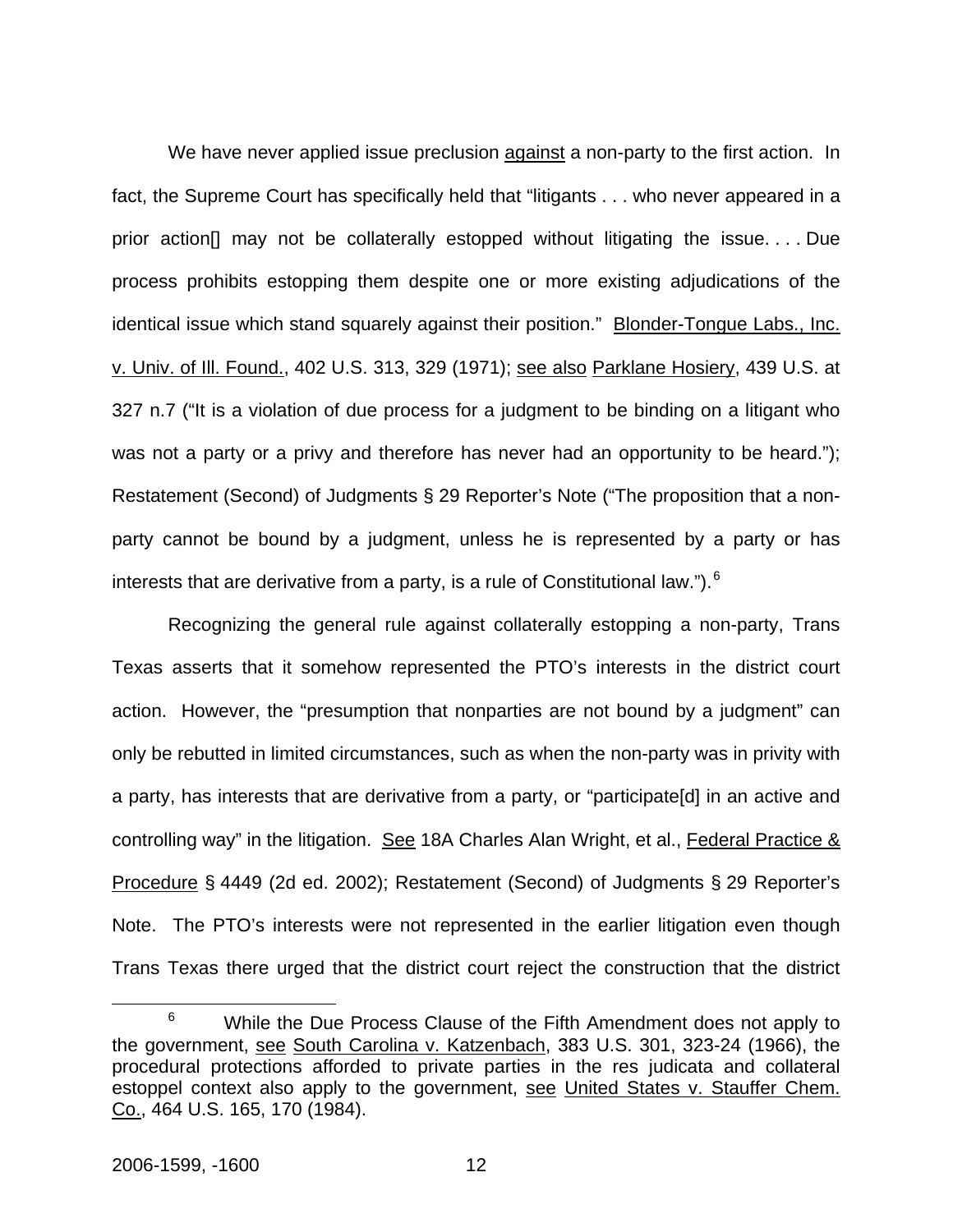court adopted. Since the PTO was not a party to the district court litigation, issue preclusion does not apply.

Contrary to Trans Texas's argument, our decision in Freeman does not require the application of issue preclusion. In Freeman, we held that a patentee in a PTO proceeding was barred by issue preclusion from asserting a claim construction already rejected in a district court infringement action brought by the patentee against a third party. 30 F.3d at 1469. Nothing in Freeman suggests that issue preclusion could be applied against the PTO or another non-party to the infringement proceeding.<sup>7</sup>

B

 Alternatively, Trans Texas urges that the Board erroneously rejected its proposed claim construction and that the claims require continuous, one-to-one adjustments. It is not entirely clear what Trans Texas means by "continuous" or "one-to-one." Any inflation-adjustment is subject to the available inflation data. That is, it is limited by the way in which inflation data are reported, both in terms of the frequency of reporting (e.g., monthly, quarterly, yearly, etc.) and the specificity of reporting (i.e., how many decimal places the rate of inflation is carried out). Thus, no inflation-adjustment system can truly be "continuous" and "one-to-one" with the true rate of inflation. Instead, as best we can understand it, Trans Texas's argument is that for every increase in the reported rate of inflation, there must be an immediate and equal inflation adjustment. We understand this argument to be an attempt to distinguish the Mukherjee prior art

 $\overline{7}$  $\frac{7}{10}$  In light of our resolution of Trans Texas's issue preclusion argument, we have no need to decide whether non-mutual collateral estoppel against the government would be permissible at all in the circumstances of this case. See United States v. Mendoza, 464 U.S. 154 (1984).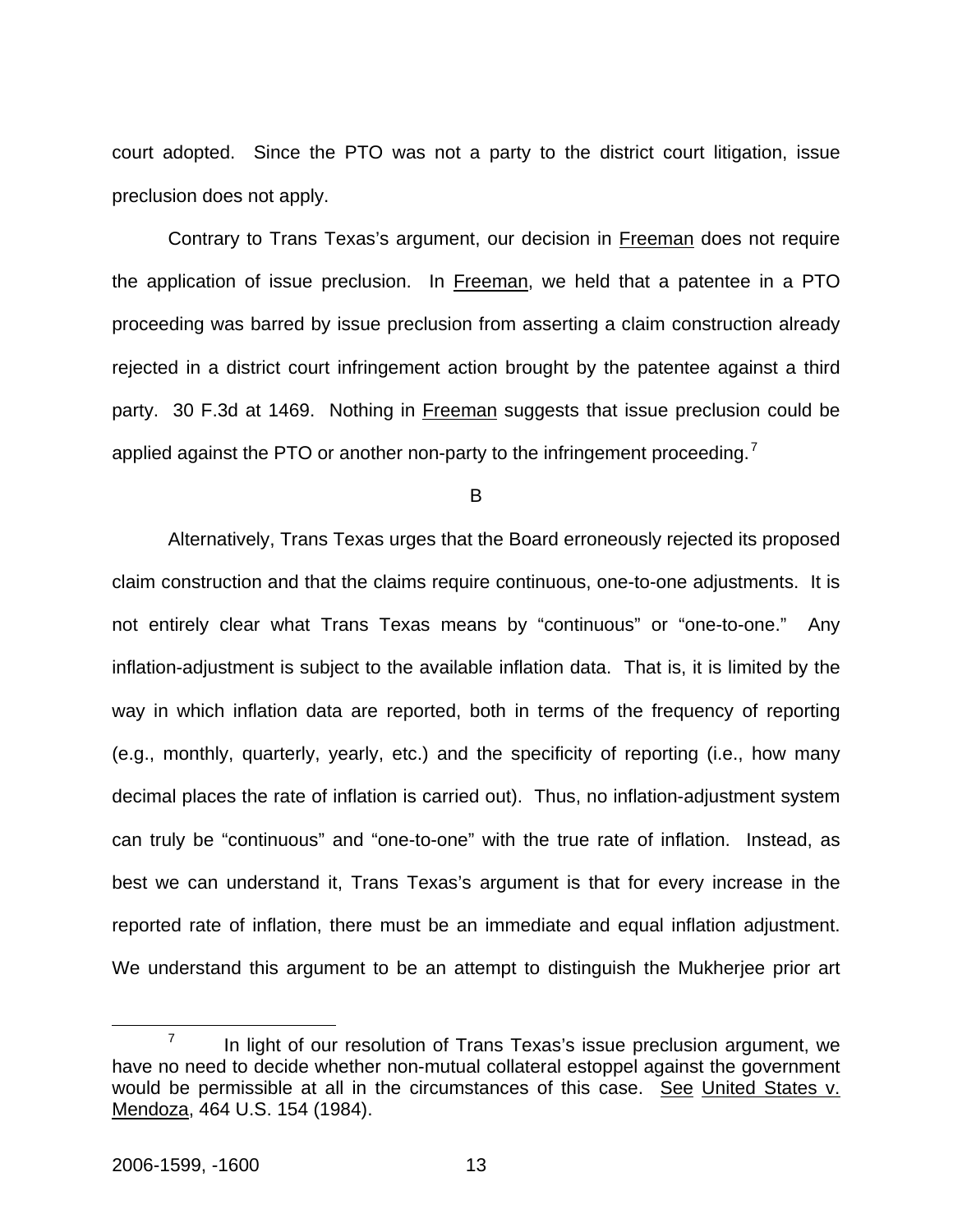reference, which did not disclose an immediate inflation adjustment to deposit accounts for every increase in the rate of inflation. Instead, increases were only made when the increase in the rate of inflation reached one percent.<sup>8</sup>

Trans Texas's argument is not persuasive. Claims are given "their broadest reasonable interpretation, consistent with the specification, in reexamination proceedings." In re Yamamoto, 740 F.2d 1569, 1571 (Fed. Cir. 1984). The term "responsive to the rate of inflation" is defined in the specification as "mean[ing] directly responsive to a market indicator of prior actual inflation and it is not meant to include the market's expectation of future inflation." '461 patent col.3 ll.11-14. As the Board noted, the specification's definition only requires that the inflation adjustment be "directly responsive" to a market indicator of inflation. There is nothing in the specification or the prosecution history that requires an immediate inflation-adjustment every time the rate of inflation increases. Trans Texas argues that immediate responsiveness is the only construction consistent with the specification because "each of the examples in the '461 specification . . . [is] adjusted on a one-for-one basis." Appellant's Br. 19. Even if the examples are so limited (which the PTO disputes), Trans Texas's argument conflicts with our decision in Phillips v. AWH Corp., 415 F.3d 1303 (Fed. Cir. 2005) (en banc). In Phillips, we held that while "the specification [should be used] to interpret the meaning of a claim," courts must not "import[] limitations from the specification into the claim." Id.

 <sup>8</sup>  $8$  Trans Texas also points out that some of the deposit accounts in Mukherjee had features requiring: (1) that a threshold value be exceeded before any inflation-adjustment was made; (2) a proportional adjustment (i.e., every one point inflation increase leads to a one-half percent inflation-adjustment). Trans Texas argues that these accounts were not "directly responsive" to the rate of inflation. This is beside the point given the disclosures described in the text above with respect to other accounts that did not include such limiting features.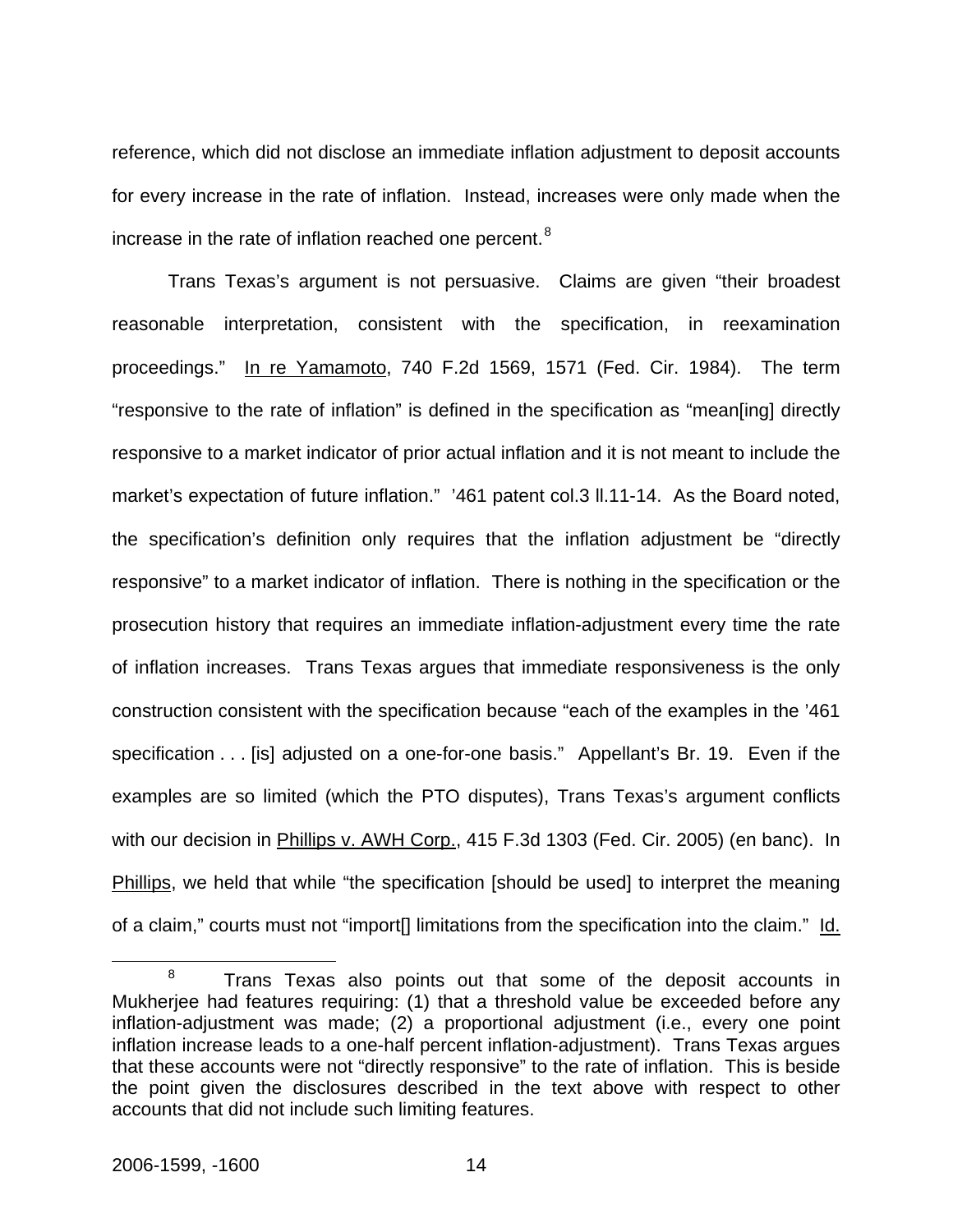at 1323. We specifically noted that it is improper to "confin[e] the claims to th[e] embodiments" found in the specification, as Trans Texas asks us to do. Id.

Under Phillips, dictionary definitions are also pertinent. See id. at 1318 ("[T]he court has observed that dictionaries . . . can be useful in claim construction."). The dictionary definition of "directly" confirms that the specification's requirement that the adjustment be "directly responsive" to a market indicator does not require that an inflation-adjustment occur immediately after any increase in the reported rate of inflation. While some definitions define "directly" as "simultaneously and exactly or equally" or "immediately," other definitions define it as "after a little: in a little while: shortly, presently." Webster's Third New International Dictionary Unabridged 641 (2002). In view of the latter definitions, we conclude that the broadest reasonable interpretation of "directly responsive" is not limited to situations in which the inflationadjustment occurs immediately after any increase in the reported rate of inflation, but also includes situations in which the inflation-adjustment occurs "a little while" after an increase in the reported rate, such as when the increase reaches one percent. The Board did not err in concluding that the broadest reasonable interpretation of the term "responsive to the rate of inflation" (and related terms) is not limited to a continuous, one-to-one relationship but also includes a delayed relationship, in which adjustments are made in one percent increments.

II

 Turning to the Board's obviousness determination, Trans Texas has relied only on its erroneous claim construction in arguing that claims 24-30, 32, and 34-35 of the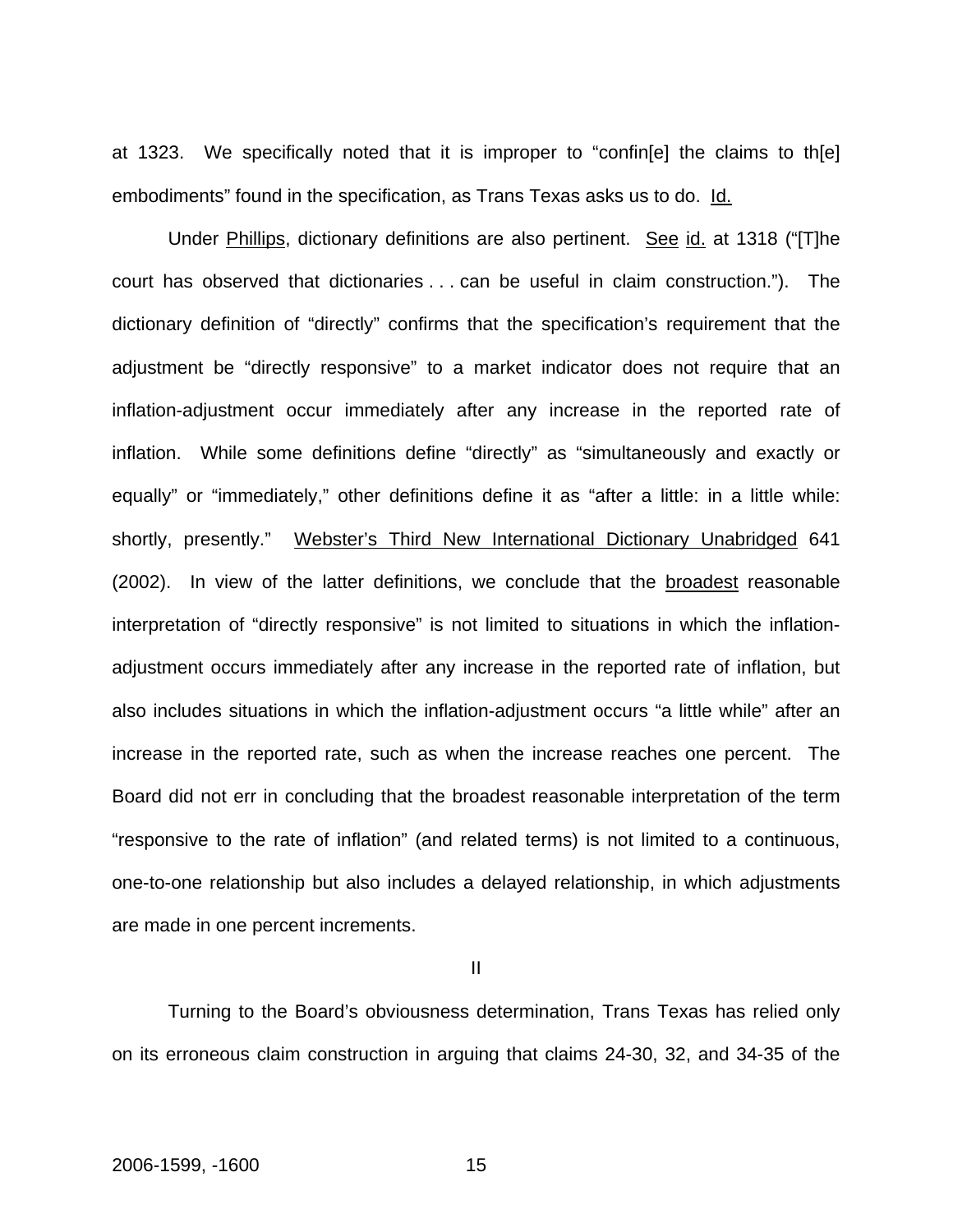'461 patent, relating to deposit accounts, are non-obvious. $9$  We therefore affirm the Board's determination that these claims would have been obvious. See SmithKline Beecham Corp. v. Apotex Corp., 439 F.3d 1312, 1319 (Fed. Cir. 2006) ("[A]rguments not raised in the opening brief are waived.").

Trans Texas also argues that additional limitations appearing in other claims render those claims non-obvious. We cannot agree.

First, Trans Texas argues that claims 36-44 of the '461 patent and claims 1-8 of the '673 patent are non-obvious because, even if Mukherjee discloses deposit accounts responsive to the rate of inflation, Mukherjee does not disclose loan accounts that were fully adjusted with the market indicator of inflation (i.e., the inflation adjustment was equal to the increase in the market indicator of inflation), but instead only discloses loan accounts that were adjusted on a proportional basis with inflation (for example, a one percent increase in the market indicator would only result in a one-half or one-fourth percent inflation adjustment). Trans Texas is correct that the loan accounts Mukherjee describes as having actually been implemented in Finland at most imposed an inflation adjustment of one-half the increase in the rate of inflation. However, Mukherjee also discloses that banks would find the money needed to provide inflation-adjusted deposit accounts by "imposing an 'index surcharge' on all loans. . . . fixed according to the proportion of the bank's deposits benefiting by index adjustment, so that the bank could

 $\frac{1}{9}$  $9$  Trans Texas does argue that Mukherjee "teaches away" from inflationadjusted accounts because it describes how these accounts were abolished in Finland following a "stabilization agreement" between trade unions and employers meant to quell a price surge. It is unclear if this argument was raised before the Board. In any event, the political decision to abolish these accounts as part of a trade agreement is not in any way related to any deficiency in the utility of the invention itself.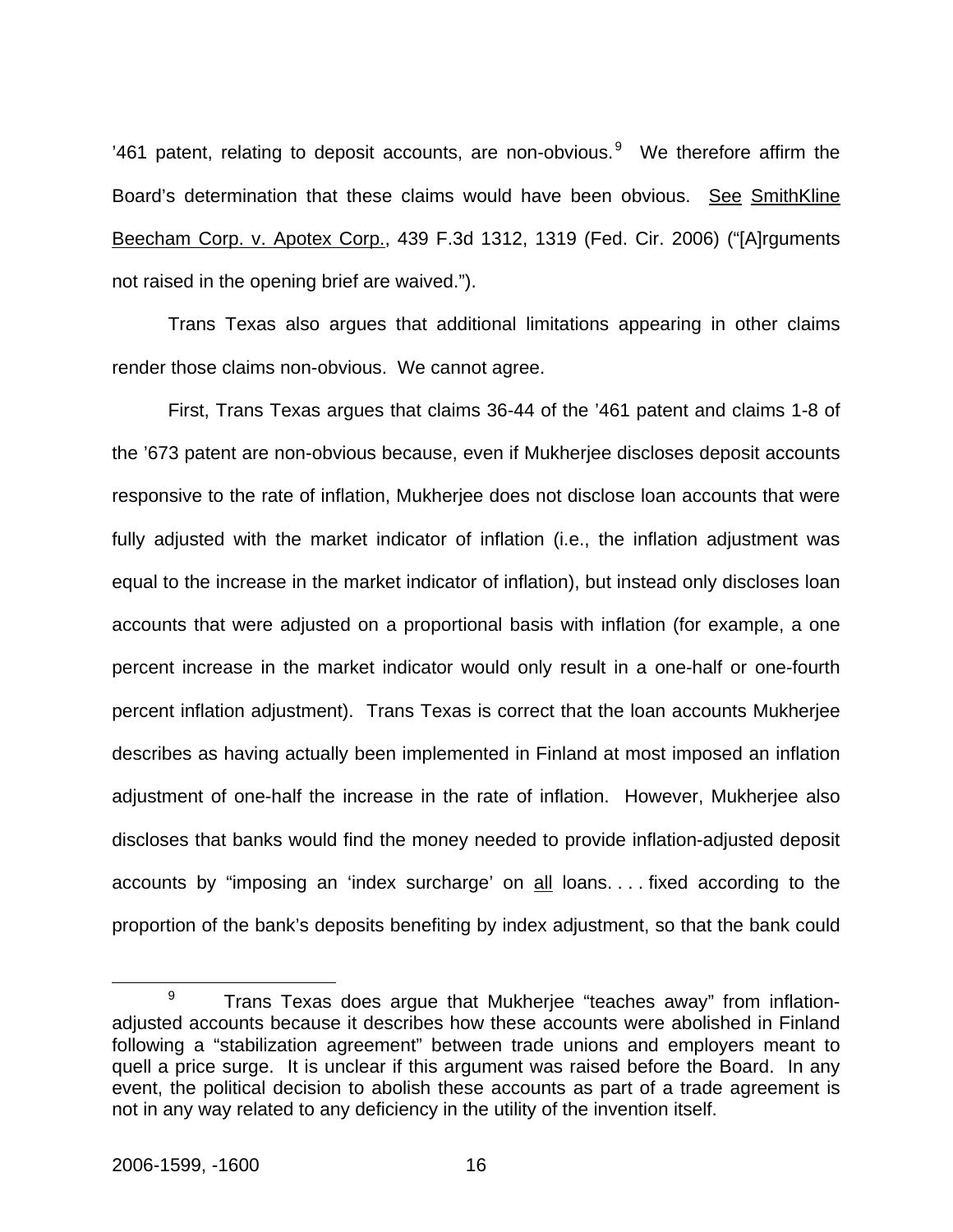just balance its commitments." Mukherjee at 50-51. Further, Mukherjee discloses "A" deposit accounts with "100 per cent index compensation" for every one percent increase in inflation. Id. at 52. Thus, when a bank's deposits were all in inflationadjusted accounts, the surcharge on loans would equal the full amount of the rate of inflation. Compare id. at 68 ("[I]n a year when the index rose by 10 per cent, a bank with one fifth of its deposits in fully index-linked accounts would place an index surcharge of 2 per cent on all its outstanding loans."). Substantial evidence supports the Board's conclusion that Mukherjee discloses fully adjusting loan accounts based on increases in the rate of inflation.

Second, Trans Texas argues that claims 1-23, 31, 33, and 44<sup>10</sup> of the '461 patent are non-obvious because these claims include a requirement for annuities. The Board relied on the prior art Zvi Bodie reference, An innovation for stable real retirement income, Portfolio Management, Fall 1980, 5 ("Bodie"). Bodie describes a "purchasing power annuity" linked to consumer price levels. Id. Trans Texas argues that Bodie in fact taught away from indexed annuities because it stated that inflation-adjusted annuities "were not commercially available" and noted a "reluctance, if not outright opposition" within certain segments of the market to price-indexed bonds. But, as the Board found, Bodie never indicated that such proposals would not work and in fact

 $10$  Claim 31, dependent on claim 24, requires that the principal component be retired by making payments to the depositor over a series of "iteration periods." '461 patent col.29 ll.11-14. Claim 33, also dependent on claim 24, specifies that the "index correspond[s] generally to the consumer price index." Id. col.29 II.19-20. Claim 44, dependent on claim 36, requires that "the means for paying out the deposit account includes means for paying out the deposit principal component by a schedule over the term and means for paying out the deposit accrual component by a schedule over the term." Id. col.30 ll.33-38.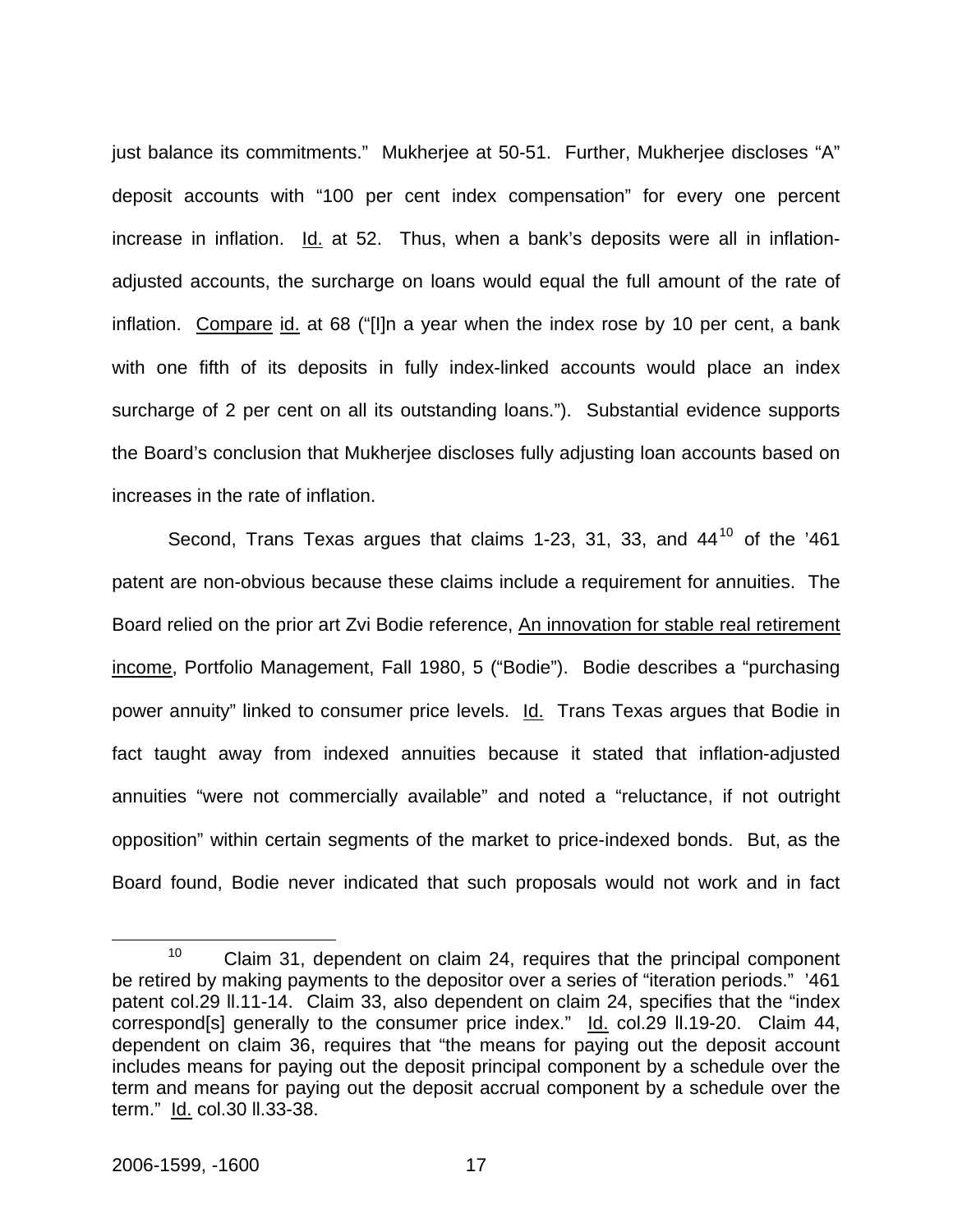noted that proposals for price-indexed bonds "have abounded." Id. The Board's decision as to what the prior art discloses is reviewed for substantial evidence. See In re Gartside, 203 F.3d 1305, 1308 (Fed. Cir. 2000) (noting that Board factual findings are reviewed for substantial evidence); Para-Ordnance Mfg., Inc. v. SGS Importers Int'l, Inc., 73 F.3d 1085, 1088 (Fed. Cir. 1995) ("What the prior art teaches and whether it teaches toward or away from the claimed invention . . . is a determination of fact."). Substantial evidence supports the Board's conclusion as to what Bodie discloses.

 Third, Trans Texas argues that independent claim 9 of the '673 patent and its dependent claims 10-14 and 16-21 are non-obvious because Mukerjee does not teach the limitation "obtaining an asset whose rate of return adjusts with inflation." Appellant's Br. 47. Trans Texas argues that, even if deposit accounts responsive to the rate of inflation were disclosed in the prior art, securities with rates responsive to the rate of inflation were not. We conclude that the Board's finding that the prior art disclosed such securities was supported by substantial evidence. For example, Mukherjee describes the desire of institutional buyers to purchase "[inflation] index-linked securities" and specifically notes that "[b]anks and cooperative credit societies" sought to buy inflationadjusted bonds "to help pay compensation on indexed deposit accounts." Mukherjee at 59.

Fourth, Trans Texas asserts that Mukherjee does not teach the limitation "obtaining . . . a mortgage secured by real estate" (responsive to the rate of inflation) of independent claim 22 of the '673 patent and its dependent claims (23 and 24). The Board did not err in concluding that it would have been obvious to combine the indexed loan accounts disclosed in Mukherjee with the well-known practice of offering loans